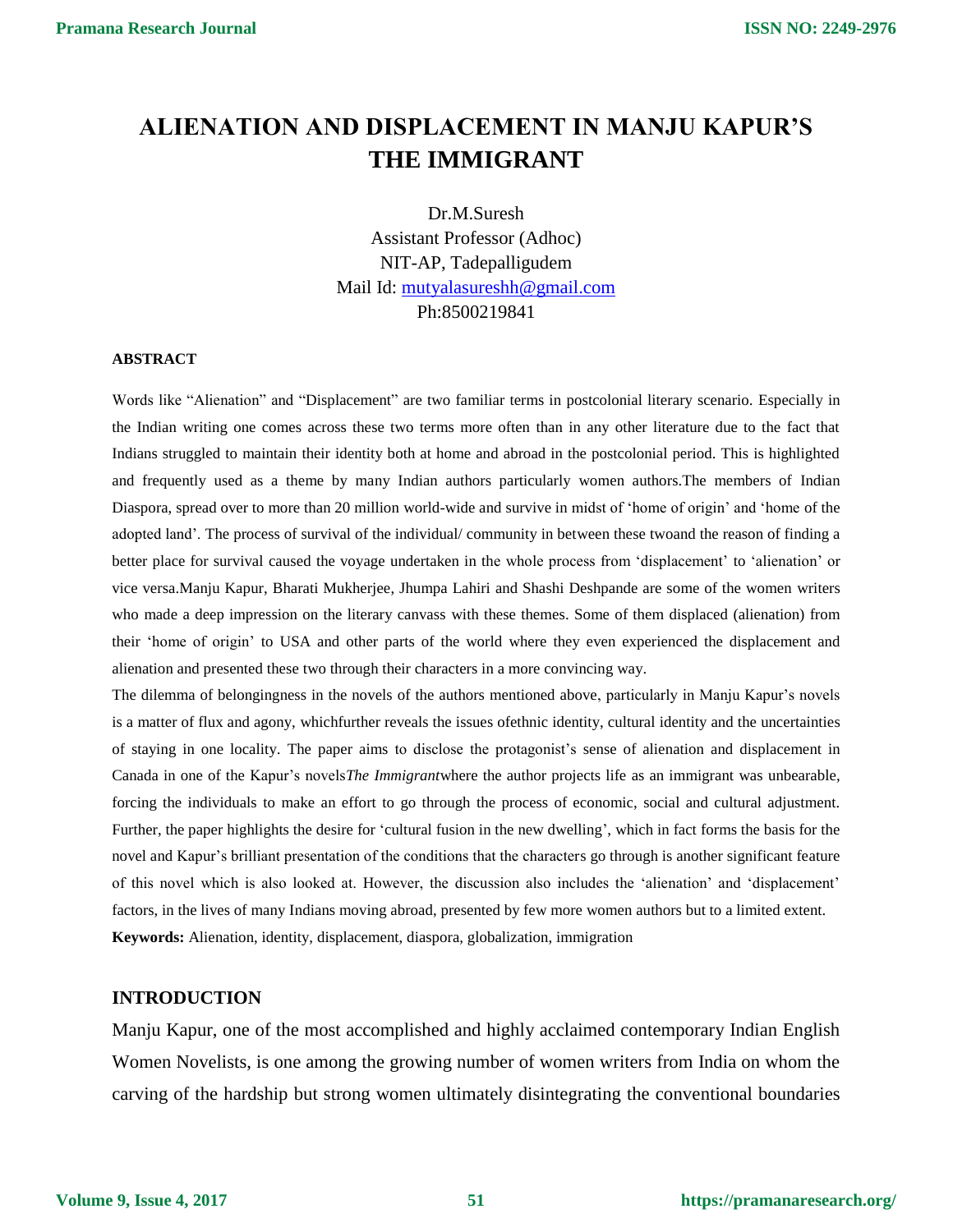has had an outstanding impact. The main focusin her novels is on marital bliss and women's role at home and away, particularly in the culture where individualism and prate are alwaysreferred as alien ideas. Majority of the contemporary women authors are now communicating themselves candidly and courageously on multiple themes without adhering feminist perspectives societal issues.

Manju Kapur's novels convey an appreciable modernist meaning of self-identity, particularly dealing with or considering the matter related to crisscross ideologies of cultural over scrupulous thinking. The women appear in her novels go through various struggles in their lives andthe deep monitoring of their lives under the dictatorial mechanism of a closed society are the primary themes in the writings of Manju Kapur. Moreover her novels take into consideration the intricacies of life, especially that of women, which include various histories, divergent cultures and countless patterns of human values which are at the receiving end and tackled by women in the context of socio-cultural conditions of homeland or abroad. In an interview given Deepa Diddi she claims that

Yes. I am a feminist writer in the sense that my works are women-centric. My novels focus on the needs and desires of women from different backgrounds and in different situations. Women yearn for recognition for their work, particularly since domestic labour so often goes unappreciated.They want concern and a sharing of responsibilities. (159)

Immigrants in her novels are usually caught between the traditional culture of their hometowns and the cultures of the alien land. *The Immigrant* (2008) is the fourth novel of Manju Kapur and as the title suggests, divides its fictional localities between India and Canada in the vehement context of globalization with far greater emphasis than any of the earlier novels of Kapur. The novel examines through the story of Nina, the arranged marriage system, and sexual compatibility between individuals, the cultural conflict and the dislocation. Manju Kapur's *The Immigrant* is story of two individuals, Nina and Ananda who are immigrants to Canada. The focus of this paper is on how Manju Kapur's main characters, in spite of their diversified ideologies try to construct and locate their identity as Indian Diaspora in Canada and how such individuals are confronting the treatment of diaspora in a foreign land. Manju Kapur discusses about the conditions of Indian diaspora in three major parts of this novel: Indians' lifein general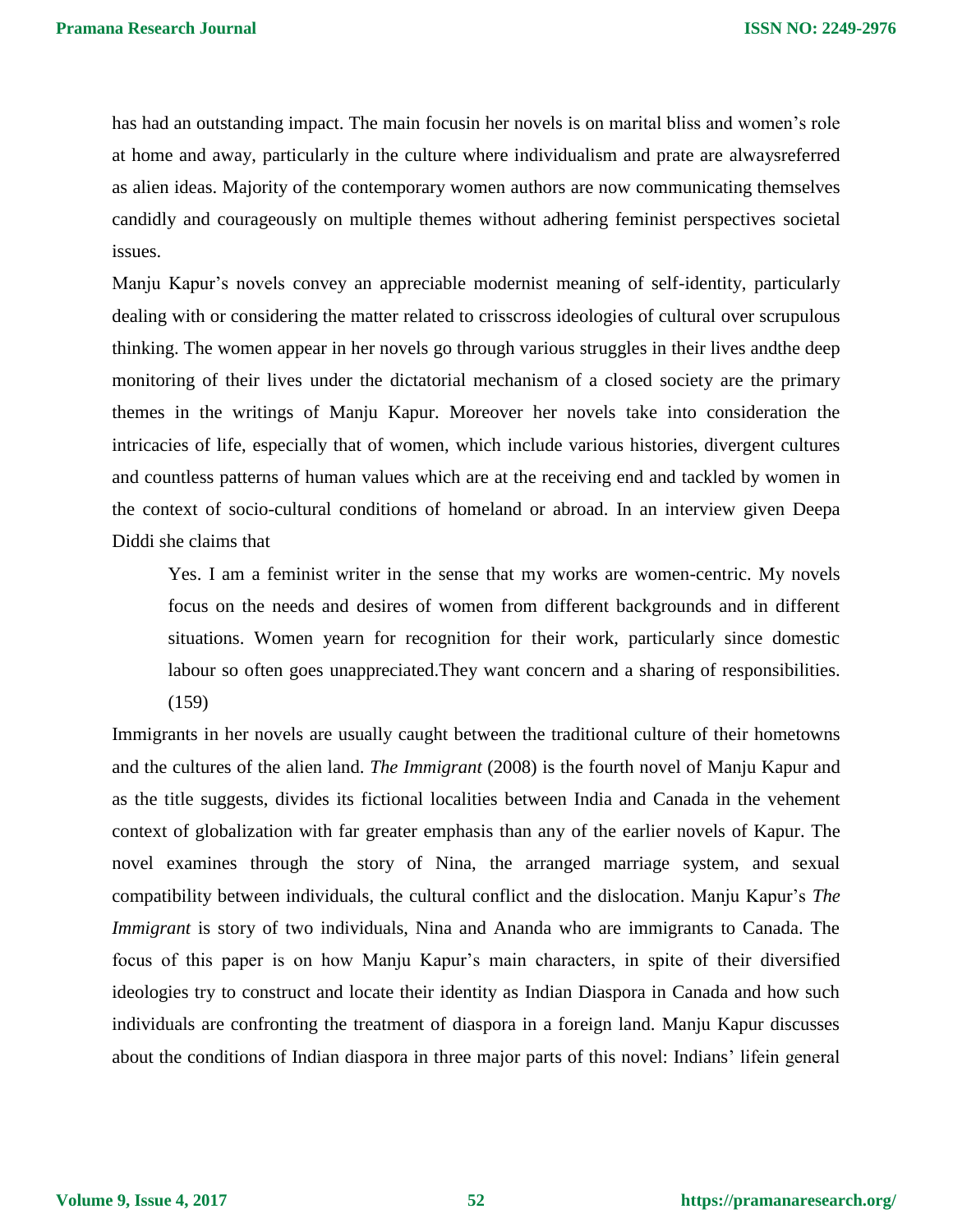as a big number in Canada, Ananda along with his uncle and Nina who are busy with their assignments in Canada.

Nina, one of the protagonists is presented as a wife at home.*The Immigrant* therefore explores the transformation of an immigrant who once a self-assured and committed citizen is no more off-track in her chosen world nonetheless entangled in her husband's identity. She passes through the phase of alienation in the initial period of her new life in her husband's home. The successful transition in her case reveals the uncompromised spirit of the women who readily reckons the need for adoption of a new world. Kapur sounds affirmative of her view that the Indian women have undoubtedly achieved their success in the post-independent era of the country from where her heroines come and never act as rubber dolls for others to play as per their wish. In this regard Sunita Sinha opines that:

Discovery of one's self is the key theme of the novel and refers to the aspiration for freedom and liberty achieved by an individual as well as by a woman dwelling in between family and self is primarily considered in Kapur's novel....She is feminist in the sense that she is intensely concerned with the issues related to woman. Kapur's fiction stresses on the woman's need for self-fulfillment, autonomy, self-realization, independence, individuality, and self-actualization. (160)

Manju Kapur has presented the aspects of alienation and displacement by enunciating the apprehensions of a protagonist. The decision to immigrate to a new place definitely necessitates willingness of the mind to integrate and adjust one's self to the foreign ethos without leaving their old persona. In this novel, for both Ananda and Nina, the settlement in a new land is not just geographical and cultural but also inevitable because of their interests. Such a decision finally causes them the displacement of their own interests and identities. The novel is an illustration of the theme of migration that has a global appeal and also the hybrid identity to which majority of the individuals or groups of modern times consider alien to.

The immigrant's psyche undergoes a constant interaction with the traditional culture of the native home and the adopted culture of an alien land. It ushers a reconstruction in the inherited custom and culture of 'the immigrant'*.* Cultural diversity which the immigrants are concerned with is primarily taken as the setting of this novel. Immigration necessitates them to embrace the contrasting culture of an unknown land snapping down the native boundaries. Moving to a new country no more causes separation but may be perceived as rebirth and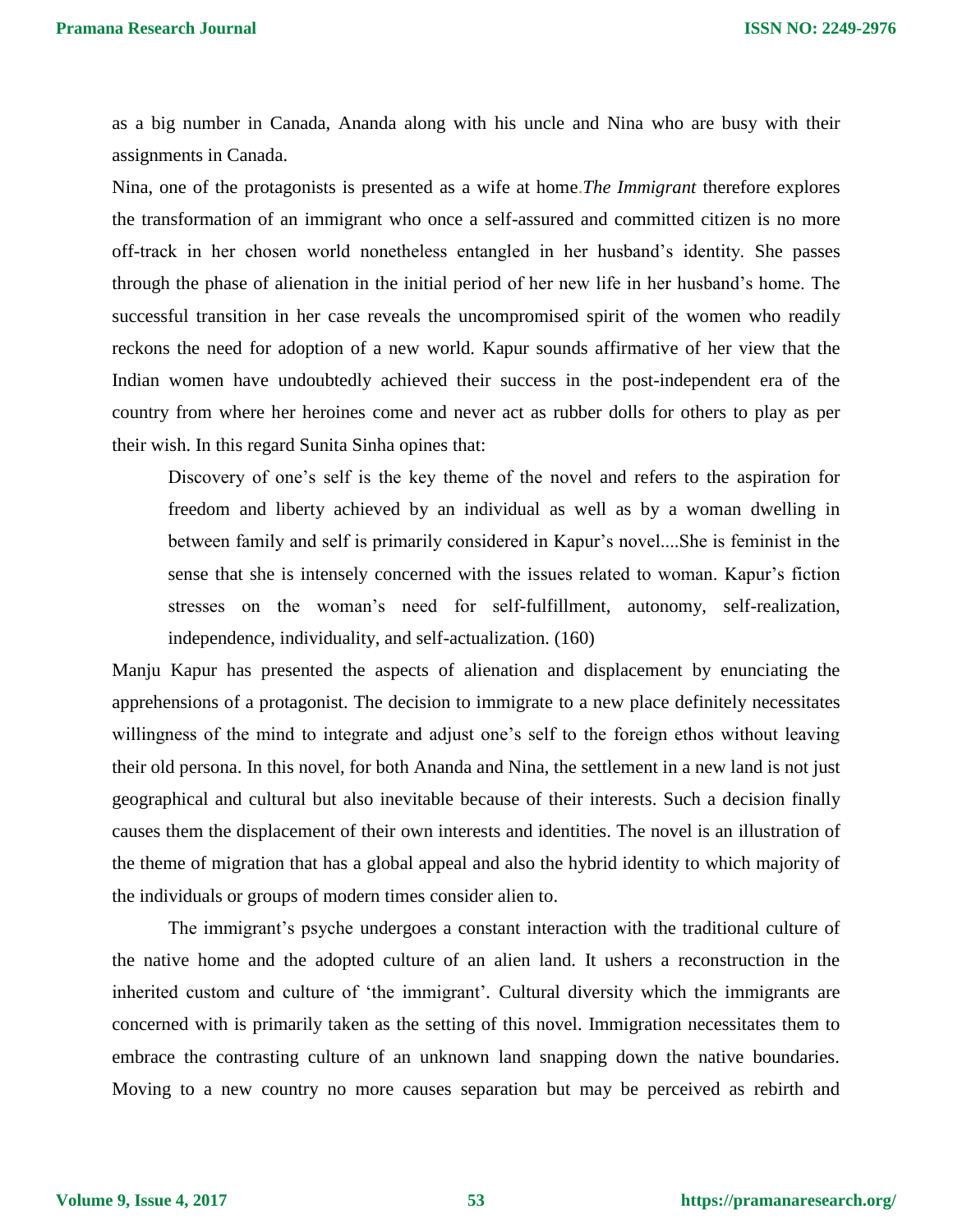reinvention in a new place, city, and country noticeable for their new culture. The belongings of the past never be discarded but continues to stay with those who intentionally approaches to explicate them in want of alien experience.

Prof. A. K. Singh rightly says about this amalgamation that 'the diaspora is always forced, in one sense, each of us is in a state of diaspora'(227). It means 'one's own area of one's native culture, history and tradition are kept intact in the host nation. It tells about a specific or unchanged rational position in a different geographic and social environment where an individual tries to survive. While defining more about this situation, Julian Wolfreys compiles it more openly by saying:

Setting of various peoples away from their homelands; often apporgated with the notion of the Jewish Diaspora in modern Israel, but extended in cultural studies, post- colonial studies and race theory to consider the displacement of peoples by means of force such as slavery (110).

Nina tries her best to adapt to the conditions in the new world. But things do not take place as she predicts them so. The forceful sexual assault of her friend Anton shatters her most. She further suffers due to the death of her mother. Her own existence seems poor to herself in comparison with every other person. In a state of annoyance Nina coveys her dissatisfaction to her husband in the form of letter – "This is not your country. You are deceived and you have deceived me. You made it out to be a liberal haven where everyone loved you. This woman is looking for a reason to get rid of me. I am the wrong colour, I come from the wrong place. See me in this airport, of all the passengers the only one not allowed to sail through immigration, made me feel like an illegal alien" (107). Kapur writes that Nina is responsible for carving or moulding her own life and she has no right to blame anybody or seek explanation from anybody for displacement. (323). Finally when her only source Ananda deceives her, she feels as if she is utterly clueless and helpless.

Ananda too, like his wifewavers between two different worlds and tries his best to fit himself into the alien land. His story too starts in India where he begins his career as a dentist. The suddendeath of his parents in an accident leaves him and his sister Alkaas orphans. Starting off as an immigrant he initially joins his uncle's family. But he quickly learns that family life in Canada is not as self-sacrificing as the one in his home country. This makes him to start a new life as a paying guest with Gary Geller, his friend and business partner. All these developments